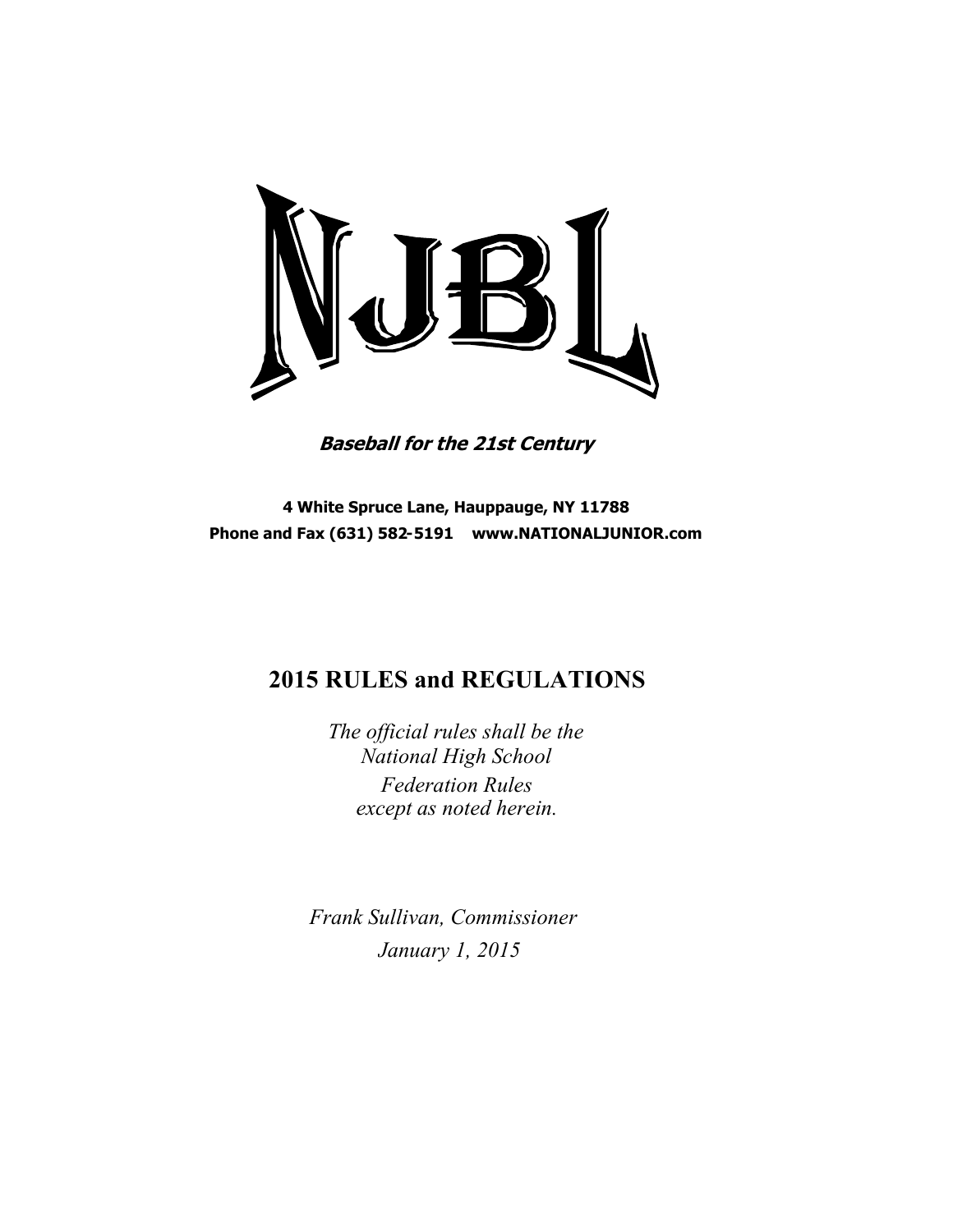# TABLE OF CONTENTS

| A)                            | <b>MISSION</b>                             | 3              |
|-------------------------------|--------------------------------------------|----------------|
| B)                            | <b>GENERAL RULES:</b>                      | $\overline{3}$ |
| $\mathcal{C}$                 | <b>WEATHER CONDITIONS / LIGHTNING</b>      | $\overline{4}$ |
| D)                            | <b>GROUND RULES</b>                        | $\sqrt{5}$     |
| E)                            | EQUIPMENT, FIELDS, UNIFORMS, RECORDS       | 5              |
| F)                            | <b>LINE-UPS</b>                            | 6              |
| $\mathcal{G}$                 | <b>SUBSTITUTIONS</b>                       | 6              |
| H)                            | <b>ROSTERS</b>                             | 6              |
| I)                            | PITCHING RULES: 14 and under division only | $\overline{7}$ |
|                               | PITCHING RESTRICTIONS:                     | $8\,$          |
| J)                            | <b>FORFEITURES</b>                         | 9              |
| K)                            | PROTESTING A GAME                          | $\mathbf{9}$   |
| L)                            | <b>MERCY RUN RULE</b>                      | 9              |
| M)                            | <b>MAKE-UP GAMES</b>                       | 10             |
| N)                            | <b>BASE RUNNERS</b>                        | 10             |
| O                             | PLAYING WITH EIGHT PLAYERS                 | 10             |
| P)                            | <b>INJURY/ILLNESS</b>                      | 10             |
| Q                             | TEAM CONDUCT - Manager / Coaches / Players | 10             |
| R)                            | PENALTIES - TEAM CONDUCT                   | 11             |
| S)                            | <b>INTENTIONAL BASE ON BALLS</b>           | 11             |
| T)                            | <b>TEAM ETHICS</b>                         | 11             |
| U                             | <b>MOUND VISITS</b>                        | 12             |
| V)                            | DEAD BALL/TIME OUT (60 ' BASES ONLY)       | 12             |
| W)                            | <b>BARRELING</b>                           | 12             |
| X)                            | PINCH RUNNERS                              | 12             |
|                               | Y) THROWING BATS                           | 12             |
| Z)                            | PITCHERS: Hit Batsman                      | 12             |
| ADDITIONAL LEAGUE INFORMATION |                                            | 13             |
| APPROVED BASEBALLS            | 13                                         |                |
| <b>INSURANCE</b>              | 13                                         |                |
| <b>SCHEDULES</b>              |                                            |                |
| TIE BREAKERS                  |                                            |                |
| <b>UMPIRES</b>                | 14                                         |                |
| <b>RULES SUMMARY</b>          | 15                                         |                |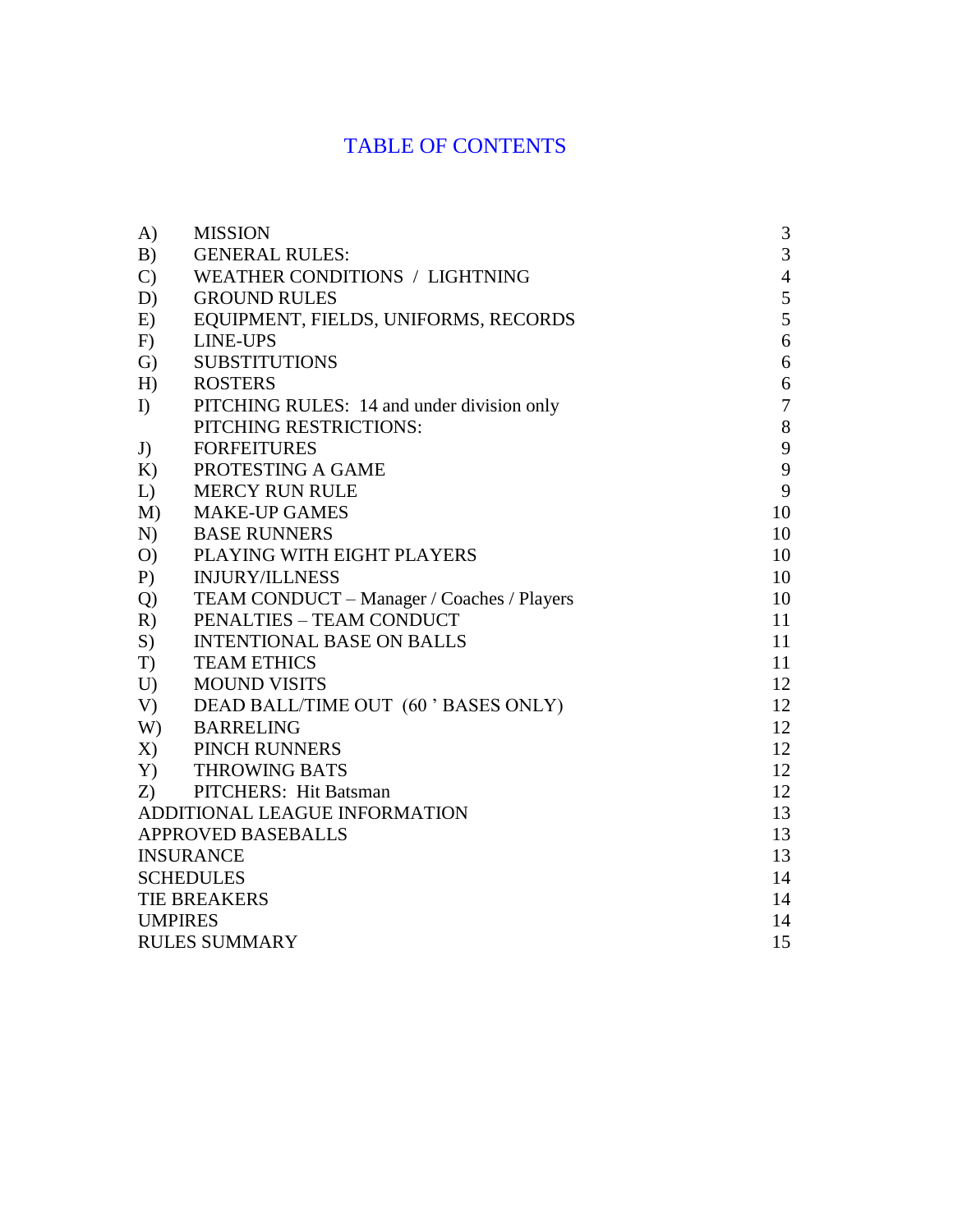# <span id="page-2-0"></span>**A) MISSION**

The National Junior Baseball League ("NJBL" or the "League") is dedicated to developing and enhancing the skills of young ball players through competitive travel baseball while maintaining a high degree of good sportsmanship.

## <span id="page-2-1"></span>**B) GENERAL RULES:**

Good sportsmanship will be exhibited at all times by all persons. We insist on letting the players play, let the coaches coach and let the umpires umpire.

- 1. Team managers are responsible for their players, coaches and fans and shall maintain an atmosphere of good sportsmanship. Everyone that attends a game in the NJBL is expected to act in a positive manner, no matter the outcome of a play, call by an umpire, or the game itself.
- 2. Officials are not to be berated and judgment calls are not to be questioned. Only officials may call time out; all others must request time out. In the event parents, relatives and friends of a player interfere with officials or the game, the player will be benched for violation of this rule.
- 3. If a question arises pertaining to a rule interpretation, the team manager, and only the team manager, shall have a discussion with an official and the discussion shall be carried on calmly.
- 4. Alcoholic beverages, foul language, abusive language or gestures are strictly prohibited. This includes players, coaches or fans.
- 5. Throwing of equipment may result in ejection from the game.
- 6. Field areas should be kept clean and free of litter. Equipment should be kept in the dugout or away from the playing area.
- 7. Any team / organization failing to cooperate and adhere to the rules and regulations may, at the discretion of the Commissioner, be expelled from the League.
- 8. Only team personnel are allowed on the field or in the dugouts. All other persons should be in the appropriate spectator areas.
- 9. **Smoking or tobacco products are prohibited on the field, in the dugouts or in the immediate vicinity of the playing field.**
- 10. On fields where there are no dugouts or fences, spectators and players must be behind the side fences of the backstop.
- 11. During league double headers, each team will have an opportunity to be the home team. The scheduled home team will have first choice as to which game they want to have home team status.
- 12. The playoff format will be as follows:

-Single elimination to get to Championship Series; best two of three wins Championship Series; home field for single elimination and championship games goes to team with the best league play record;

-A coin toss will determine home team for first game in Championship Series and third game if necessary;

-mercy rule applies to all games;

-no time limit for any playoff game in the case of a tie game**; (note- regular season rules apply regarding complete games)**

-all league pitching rules apply;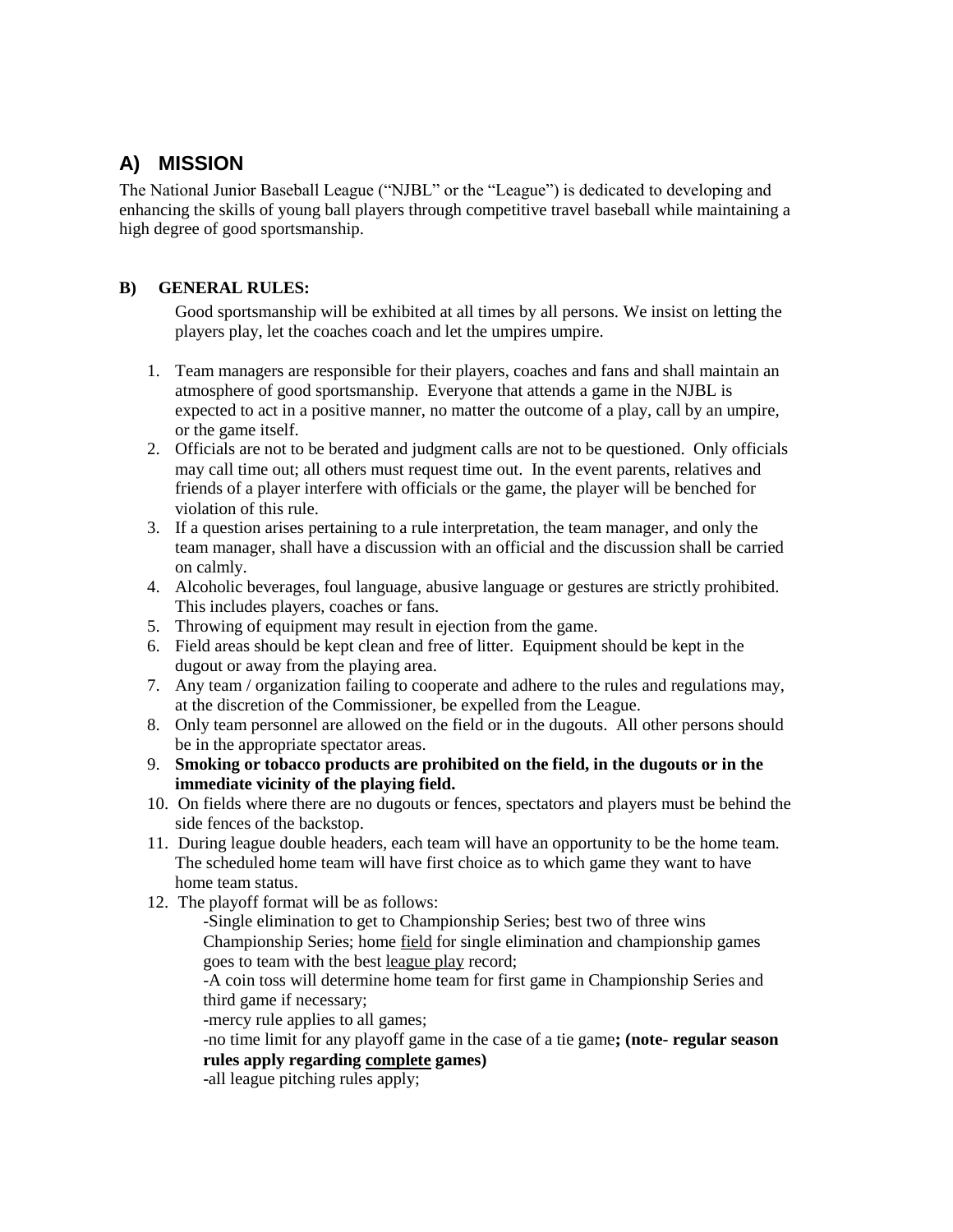-Championship games- the first two games must be played as if it is a double header. Regardless of when the doubleheader is played, the NJBL doubleheader rules will apply. The league recommends beginning the championship series with a doubleheader.

- **13. All injuries must be reported in writing to the League at 4 White Spruce Lane, Hauppauge, and NY 11788 within 48 hours of receiving injury.**
- **14. Concussions or other head injuries:**

The National Junior Baseball League (NJBL) policy regarding reporting of a possible, or actual, head concussion or head injury is:

- If a player, or coach on the roster of an NJBL team, while that team is participating in the NJBL, suffers a head injury as described above during a practice or league game the manager of the team is to report it to the league within 48 hours. Included in that report should be the player's name, address, DOB, description of injury as well as date, time and place of occurrence.
- For a player, or coach that is classified as a minor, (under the age of eighteen), the player's parent(s) should be notified as soon as possible after the incident occurs. When describing the details of the incident the name of the parent(s), and when they were notified, should be recorded and reported to the league.
- If the manager is aware that the player, or coach sought medical attention, or the parents refused medical attention that too should be noted in the report.
- If any player, or coach suffers the above-mentioned injury he, or she, must present a doctor's, (or physicians assistant), note to the manager of their team indicating he, or she, is able to participate in league games or practices before he, or she, is permitted to participate in same. (This head injury policy has been added to the NJBL rules effective April 4, 2011).

## <span id="page-3-0"></span>**C) WEATHER CONDITIONS / LIGHTNING**

- 1)Every effort should be made to allow games to be played. A suspension of game play for 30 minutes without improvement in weather conditions will warrant the game to be called and appropriate rules will apply, i.e., suspended game or official game.
- 2)Extreme temperatures during the summer months do not constitute a reason to cancel a game. If the scheduled games are not fulfilled, those teams not playing will be subject to forfeiture and fines and zero points will be awarded for games not played.
- 3) As soon as lightning is visible or thunder is heard the game must be stopped. Play may continue after a 30-minute wait. If there is a second lightning/thunder incident AFTER the 30-minute wait, the game is cancelled. If the first game of a doubleheader is cancelled due to lightning/thunder the second game of the doubleheader is also cancelled.
- 4)If a started game is cancelled due to inclement weather and it is canceled before it becomes an official game, the game must be replayed from the **first inning** unless both managers agree to continue from the point of cancellation. (This must be done in presence of the umpire).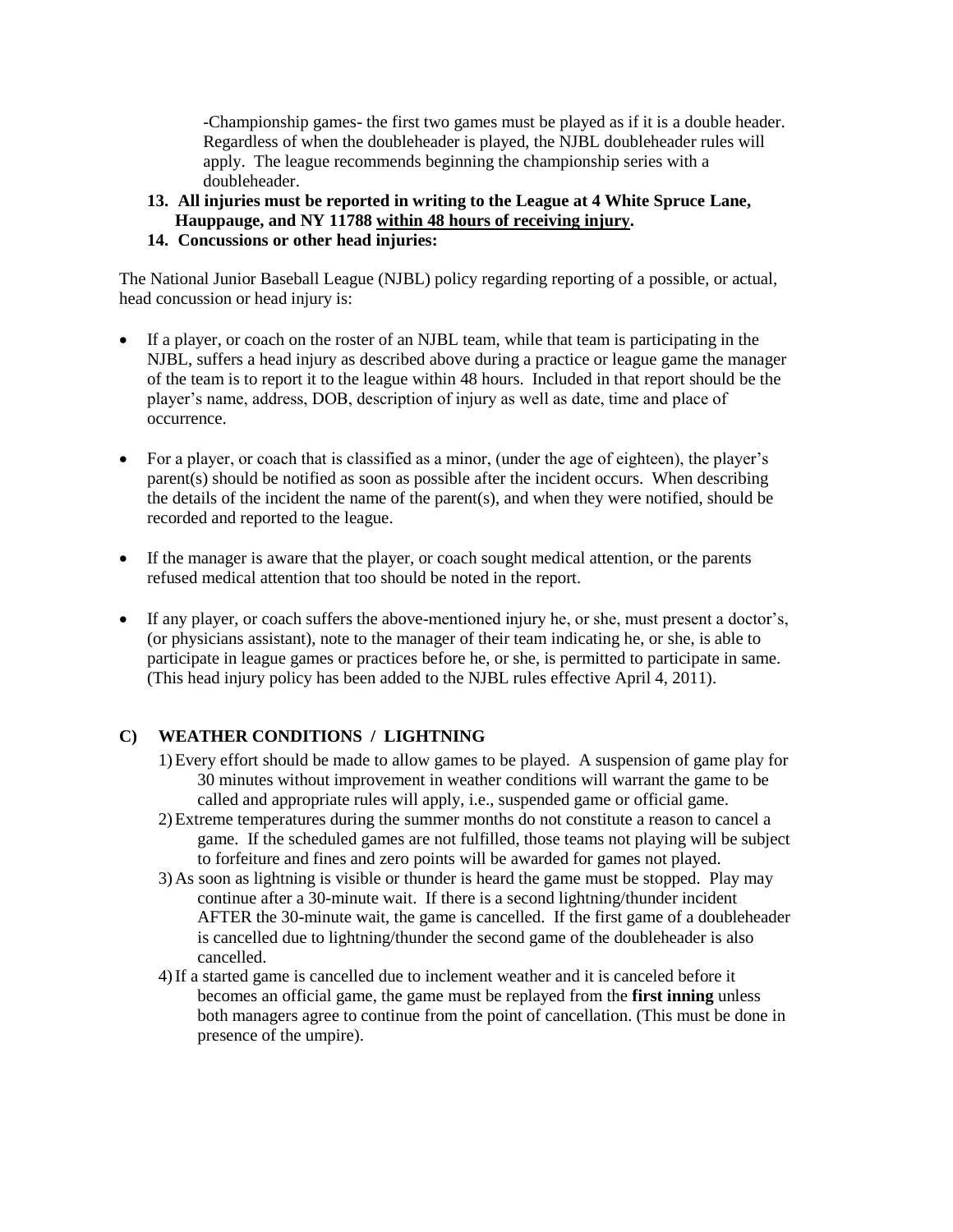### <span id="page-4-0"></span>**D) GROUND RULES**

- 1. Ground rules and division rules will be discussed with the visiting manager and the officials prior to the start of the game.
- **2. IT IS THE RESPONSIBILITY OF THE HOME FIELD TEAM TO NOTIFY THE VISITING TEAM AND UMPIRE-IN-CHIEF OF ANY CANCELLATIONS DUE TO WEATHER OR WEATHER RELATED CONDITIONS, OR, IF BOTH TEAMS ELECT TO CANCEL THE GAME THE HOME TEAM MANAGER MUST NOTIFY THE UMPIRES.**
- 3. Every effort should be made to play games as scheduled.
- 4. Home field teams are solely responsible for conditions of playing fields.

## <span id="page-4-1"></span>**E) EQUIPMENT, FIELDS, UNIFORMS, RECORDS**

- 1. The home field team will supply the field ready for play and a minimum of three (3) balls or more if necessary, (two new and one good backup).
- 2. Batting and running helmets are mandatory. The Noxsee sticker must be affixed to all helmets.
- 3. Hats must be worn while in the line up. Shirts must be tucked in.
- 4. Each team members' uniform number should be different.
- 5. Each catcher must wear a protective cup, mask, throat protector, hard hat, chest protector and shin guards during games and warming up. The Noxsee sticker must be affixed. Any helmet or helmet and mask combination shall have full ear protection (dual ear flaps).
- 6. Bats must be in good condition and not altered in any unauthorized manner. Aluminum bats must have welded handle. Teams that play on 60' bases can only use a 2 1/4 bat. (See rule 7 for COMPOSITE bats.) For teams that play on 75' bases – allowed bats are: 2 3/4", minus 8 1/2 or less, any COMPOSITE 2 ¾ bat as long as it has the **USSA BPF 1.15** label on the barrel (effective 2014), 2 5/8 minus 10 or less, any 2 5/8 COMPOSITE bat that has the **USSSA BPF 1.15** label on the barrel, (effective 2014), or any 2 ¼ metal barrel bats, or 2 ¼ COMPOSITE bats on the approved list, or, any 2 ¼ Composite bat with the **USSSA BPF 1.15** label on the barrel. (see rule 7)
- 7. Bats having anything other than straight handles are illegal. All aluminum bats must have a handle grip. Hybrid composite bats are legal as long as the bat dimensions are permitted in that division. NOTE- 2 ¼ COMPOSITE barrel bats- see bats allowed by season. (Listed on our web site), The officials may remove from the game any equipment that they deem unsuitable or unsafe for competition.
- 8. Metal spikes are prohibited in the 12 and under division. High School Rules apply in the 13 and older divisions.
- 9. **Baseballs-** authorized baseballs are listed on page ten. All pitching records are to be reported on the NJBL web site when entering scores.
- 10. Fields must be in playing condition. If possible, fields should be lined at the start of the first game. The Commissioner may award forfeitures if the field is deemed unprepared.
- 11. Highly visible foul poles, cones or other visible apparatus should be in position.
- 12. Pitching rubber MUST be anchored unless prohibited by local code. Bases should be anchored unless prohibited by local code.
- 13. Organizations should have on-deck circles in a safe area. If the umpire ascertains that an on-deck circle is not in a safe area, he will have it moved to a safe area.
- 14. Managers are required to enter their roster on the NJBL web site prior to the first game. Players may be added w/o League approval up to 30 days from your first game. Commissioner must approve additions after that period.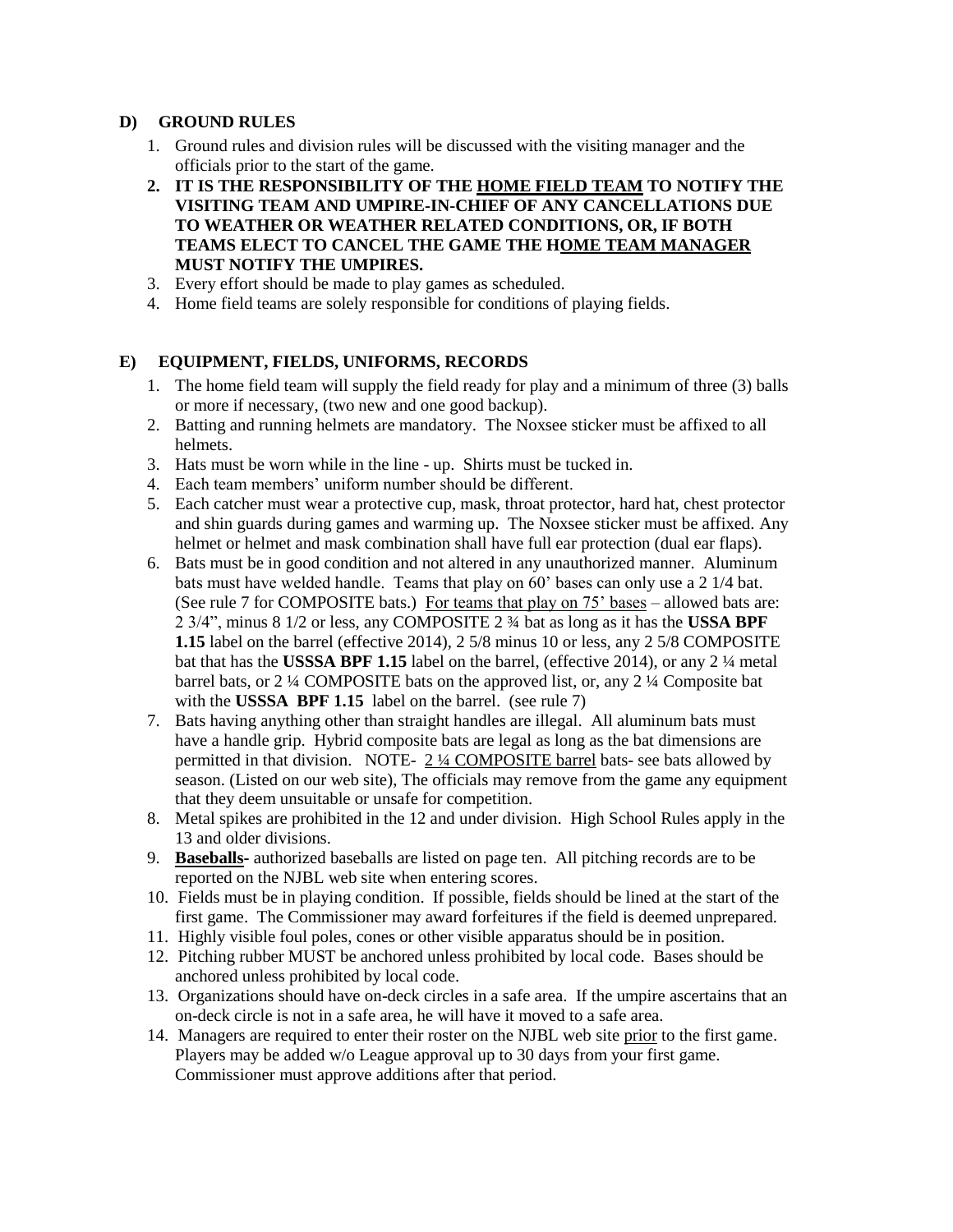- 15. Wood bats are permitted in any division. There is no "minus" requirement for a wood bat.
- 16. All managers are required to read and adhere to the NJBL RISK MANAGEMENT GUIDE listed on our web site under ANNOUNCEMENTS- GENERAL RESOURCES. Additionally, all managers are required to read and properly complete the WAIVER AND RELEASE OF LIABILITY CONSENT FORM also under GENERAL RESOURCES. ALL MANAGERS, PLAYERS AND PLAYER'S PARENT(S) MUST READ AND ADHERE TO OUR CODE OF CONDUCT POLICY. (See NJBL web site).
- 17. SLASH BUNTS- Slash bunts are prohibited for any teams that play on 60' bases. A slash bunt is defined as a player showing bunt at any time during the pitch and then swinging at that same pitch.

## <span id="page-5-0"></span>**F) LINE-UP**

Prior to the start of each game team managers will be responsible for exchanging a line-up containing the name and uniform number of all players listed in the order in which they will bat and their defensive position. Any changes in the line-up after the initial exchange must be immediately brought to the attention of the opposing manager and must be in accordance with the rules.

#### <span id="page-5-1"></span>**G) SUBSTITUTIONS**

A starting player, who has been removed from the game, may be reinserted once under the following conditions:

- 1. The player must return to his original spot in the batting order.
- 2. Only a starting player is eligible to be reinserted and he may only be reinserted once per game.
- 3. The player does not have to return to his original defensive position.
- 4. Teams have the option of using one or two extra hitters according to the following rules and conditions:
	- (a) A team must have ten or more players prior to the start of the game;
	- (b) The Extra Hitter (EH) cannot be added after the start of the game;
	- (c) A team has the option of using or not using the EH;
	- (d) The EH can be substituted for and is entitled to reentry;
	- (e) There is unlimited defensive substitution. Note: all pitching rules must be followed.
	- (f) Under no conditions may a player reenter a game in other than his original position in the batting order.
	- (g) The EH is considered a starting player. If a team elects to use an EH, they must finish the game with a player in that position in the batting order. If an EH has to leave a game for any other reason than an injury that the EH has suffered in that game, and there is no replacement for that EH, every time that EH is due to bat it becomes an automatic out.
- 5. The use of a DH is prohibited.

#### <span id="page-5-2"></span>**H) ROSTERS- (APPLIES TO ACTIVE PLAYERS)**

1. For 13 and under teams, a minimum of 12 players and maximum of 18 players are permitted on a roster. For 14 and older teams, the minimum amount is 12 and the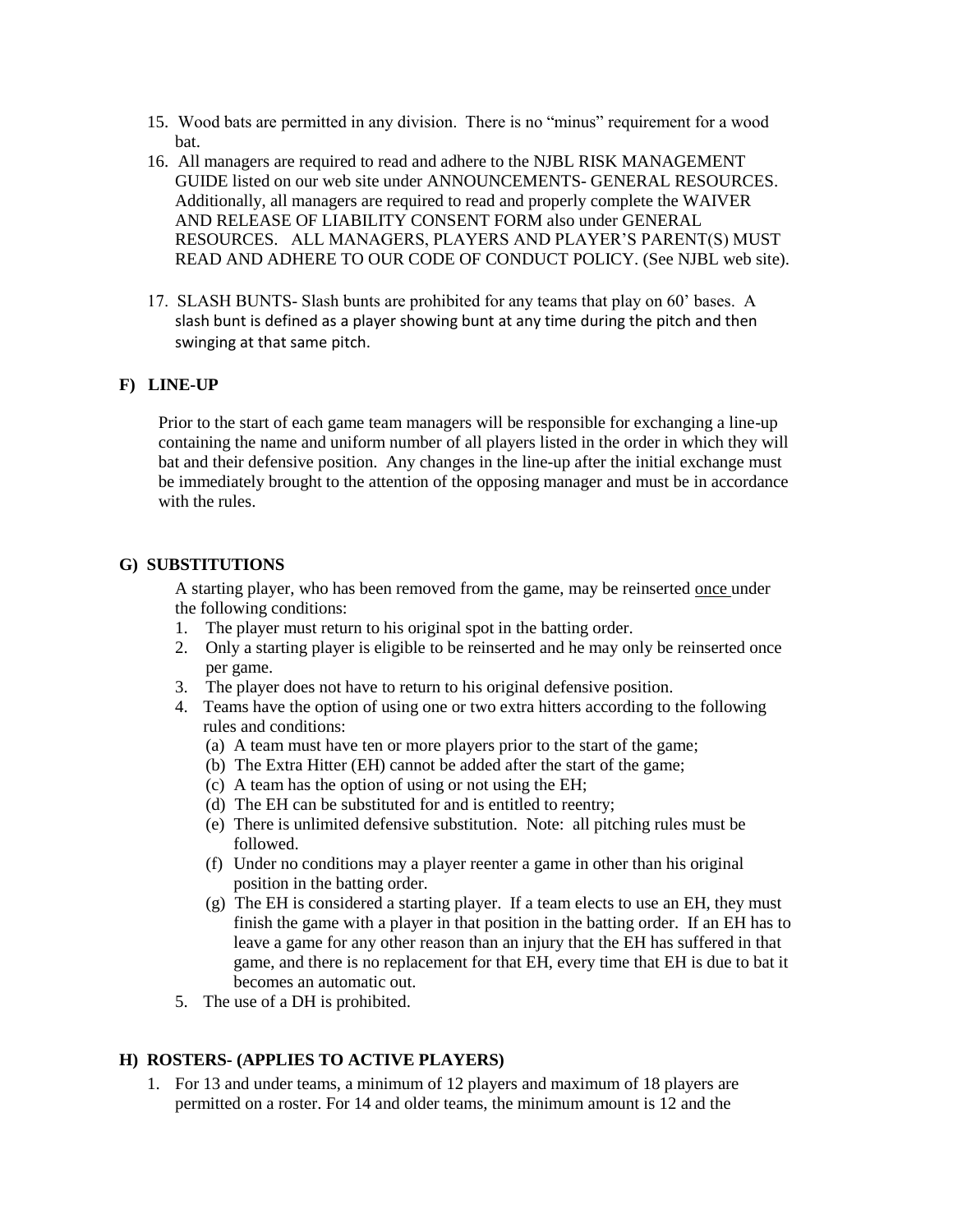maximum amount is 24. Team age is determined by the age of the oldest player on April 30th of the current year. The roster size may be increased at Commissioner's discretion.

- 2. Rosters must be filled out completely for the seasons during which standings are kept.
- 3. A player may be added to a roster without league approval if it is done within 30 days of the first game of the season. Additions to the roster after this time period may be restricted and will require League approval. Under no circumstances can an unregistered player participate in a game.
- 4. If there is a question of a player's eligibility, the League must be notified in writing.
- 5. If the League determines that an ineligible player was on the winning team, the team will forfeit the game and will be fined \$50.00. If the League determines that an ineligible player was on the losing team, the team will be fined \$50.00. Note: an ineligible player is defined as a player not on the roster or illegally on the roster.
- 6. A player may play on two or more teams as long as they are in different divisions. All pitching rules must be followed.
- 7. Any team that plays a game without their team roster on file cannot earn points for a win. The Commissioner has the final say regarding awarding of points.
- 8. In order for a player to be eligible to participate in a playoff or championship game, that player must have played in a minimum of one half of the scheduled season games.

## <span id="page-6-0"></span>**I) PITCHING RULES: 14 and under division only (15 and older divisions – HS rules apply- the rules below do not apply to 15 and older))**

- 1. Pitchers can only pitch in one game per day.
- 2. It is the responsibility of the individual team officials to ensure the well being of their pitchers regardless of what the rules allow.
- 3. See Pitching Restrictions chart: regarding pitches allowed per day, mandatory day's rest for a pitcher and maximum pitches per day. If a pitcher reaches the limit while pitching to a batter the pitcher may continue to pitch until the batter is put out or reaches first base- managers discretion. Intentional walk- no pitches thrown-no pitches added to count.
- 4. A pitch is defined as any ball thrown by the pitcher, while time is in, which is declared by the umpire to be a 'ball', 'strike' or 'hit'. This includes a 'foul ball' or a' batter struck by a pitch'.
- 5. PITCH COUNT- every manager is responsible for delegating a person to count pitches thrown by his team as well as the opposing team. At the end of EVERY inning, or when a pitcher is removed from the game as the pitcher, both teams will record the pitch count for every pitcher in their team scorebook. Additionally, at the end of EVERY inning both teams will confer with each other to confirm the pitch count. If there is a discrepancy, the umpire will have the final say. Upon completion of the game the pitch count will be recorded on the web site when the scores are entered. This information will be available for all managers in that division to inspect.
- 6. Any violation of this rule must be communicated to the Commissioner in the form of a protest. If a manger observes a violation he must inform the umpire AND the opposing manager immediately. The Commissioner will examine all facts of the violation, decide if the protest is valid and if any further action will be taken. All managers are advised the purpose of this rule is to insure the well being of all pitchers is considered. This is not a rule enacted to give a manager the opportunity to capitalize on an administrative error by another manager. Frivolous protests will not be upheld.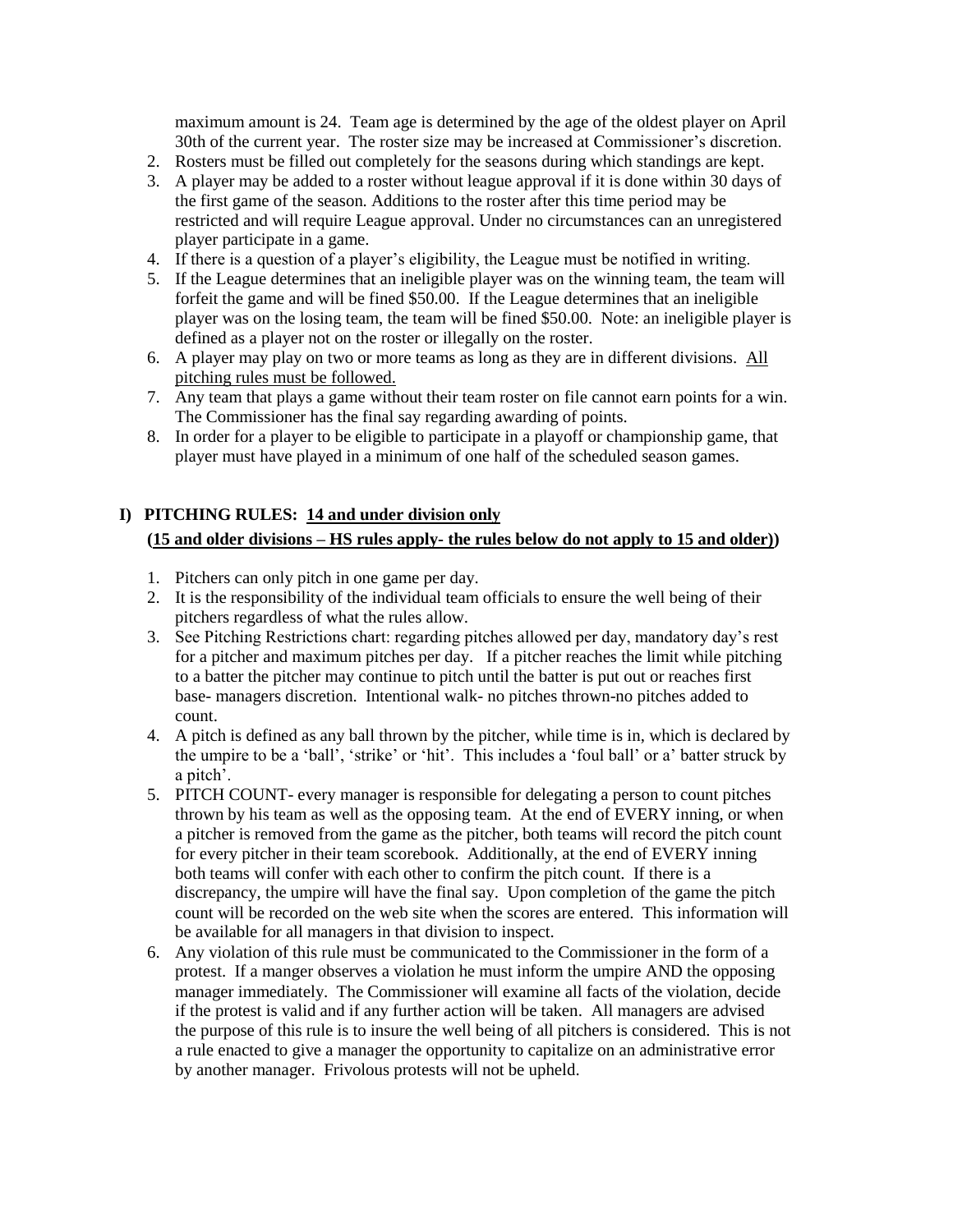# <span id="page-7-0"></span>**PITCHING RESTRICTIONS: 14 and under ONLY (15 and older follow High School Rules)**

| <b>DAYS REST</b><br><b>MAXIMUM PITCHES PER DAY</b><br><b>PITCHES</b><br><b>ALLOWED</b><br>8 Year Olds<br>65<br>$1 - 20$<br>$\boldsymbol{0}$<br>$21 - 35$ |  |
|----------------------------------------------------------------------------------------------------------------------------------------------------------|--|
|                                                                                                                                                          |  |
|                                                                                                                                                          |  |
| $\mathbf{1}$                                                                                                                                             |  |
| $\overline{c}$<br>36-50                                                                                                                                  |  |
| 3<br>51-65                                                                                                                                               |  |
| 70<br>9 year olds<br>$1 - 20$<br>$\boldsymbol{0}$                                                                                                        |  |
| $21-40$<br>$\mathbf{1}$                                                                                                                                  |  |
| $\overline{c}$<br>$41 - 60$                                                                                                                              |  |
| 3<br>61-70                                                                                                                                               |  |
|                                                                                                                                                          |  |
| 10 year olds<br>$1 - 20$<br>75<br>$\boldsymbol{0}$                                                                                                       |  |
| $21-40$<br>$\mathbf{1}$                                                                                                                                  |  |
| $41 - 60$<br>$\sqrt{2}$                                                                                                                                  |  |
| 3<br>61-75                                                                                                                                               |  |
|                                                                                                                                                          |  |
| $1 - 20$<br>11 year olds<br>80<br>$\boldsymbol{0}$                                                                                                       |  |
| $21 - 40$<br>$\mathbf{1}$                                                                                                                                |  |
| $\overline{c}$<br>$41 - 60$                                                                                                                              |  |
| $\overline{3}$<br>61-80                                                                                                                                  |  |
| $1 - 20$<br>80<br>12 year olds<br>$\boldsymbol{0}$                                                                                                       |  |
| $21 - 40$<br>$\mathbf{1}$                                                                                                                                |  |
| $41 - 60$<br>$\overline{c}$                                                                                                                              |  |
| $\overline{3}$<br>61-80                                                                                                                                  |  |
| 13 and 14 year olds<br>$1 - 20$<br>90<br>$\boldsymbol{0}$                                                                                                |  |
| $21-40$<br>1                                                                                                                                             |  |
| $41 - 60$<br>$\boldsymbol{2}$                                                                                                                            |  |
| 3<br>61-90                                                                                                                                               |  |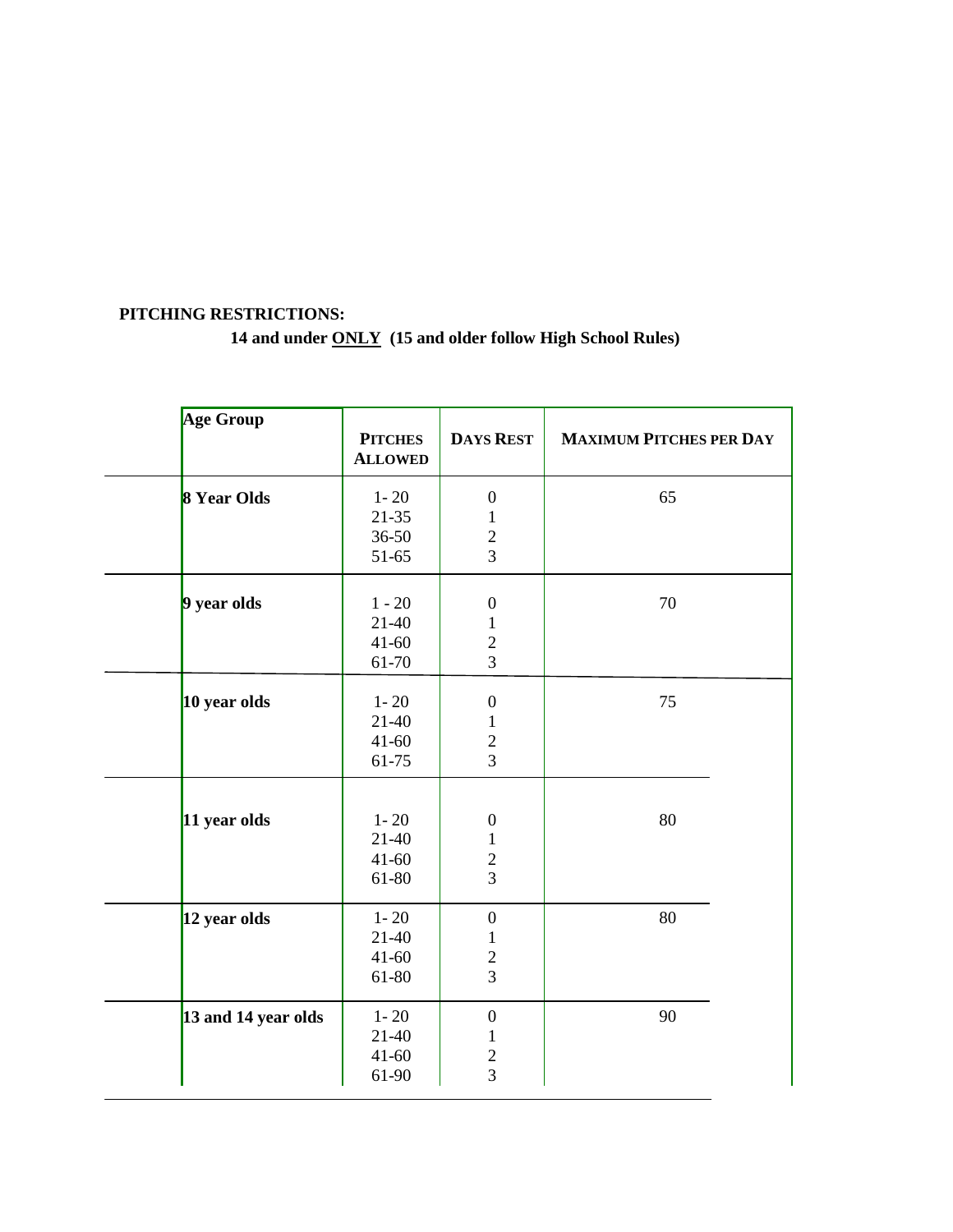## <span id="page-8-0"></span>**J) FORFEITURES**

- 1. A forfeiture will be awarded under the following circumstances:
	- a. A team is not ready to play 15 minutes after the scheduled game time. In the case of a double-header, the umpire will wait an additional 15 minutes before calling for a forfeit of the second game.
	- b. A team is unable to field at least 8 players throughout the entire game.
	- c. If, in the Commissioner's judgment, a forfeit is warranted.
	- d. Fields must be in playing condition prior to the start of the game. Forfeitures may be awarded if the field is unprepared or deemed hazardous to players due to neglect of the home field team. In the case of a doubleheader, if the field cannot be made playable within 15 minutes, the second game will also be forfeited. The umpire-inchief will be responsible for determining if the field is playable once any game begins.
	- e. After the schedule has been completed and certified by both managers, a manager will be allowed to cancel a maximum of 2 games to participate in a non-NJBL tournament. If a team cancels any game over that 2 game allotment those games will count as forfeits. Note- the 3-calendar day rule for cancellations still applies.
- 2. Organizations will be fined \$25.00 per forfeit.
- 3. Teams who forfeit more than two games risk expulsion from the League.

## <span id="page-8-1"></span>**K) PROTESTING A GAME**

- 1. The only person who may protest shall be the team manager or the person in charge of the team.
- 2. The only grounds for protest is a decision based on an interpretation of the rules, or the use of an ineligible player.
- 3. THE PROTEST MUST BE MADE IMMEDIATELY PRIOR TO THE RESUMPTION OF PLAY AND INDICATED TO THE UMPIRE (S) IN A HIGHLY VISIBLE MANNER. IN THE CASE OF AN INELIGIBLE PLAYER, THE PROTEST MUST BE MADE BEFORE THE FINAL OUT OF THE GAME OR BY THE END OF THE CALENDAR DAY.
- 4. The protest may be removed at any time during or immediately after the game.
- 5. After conferring with the official in charge and establishing the grounds for the protest, the protesting manager will make a note of all pertinent game information at the time of the protest.
- 6. The official in charge will notify the opposing manager that the game is being played under protest, and after checking for accuracy, the official in charge will make note of this in the scorebook.
- 7. The protesting manager must notify the League office in writing within 24 hours after the completion of the game that there is a protest. The protest should be mailed to the Commissioner at: **National Junior Baseball League, 4 White Spruce, Hauppauge, NY 11788.** A check for \$75.00 must accompany the protest.
- 8. After a review, the Commissioner will make a decision as promptly as possible. If the protest of the game is upheld, the game will be resumed from the point of the protest, except in the case of an ineligible player where a forfeit MAY result, and the \$75.00 will be returned.

#### <span id="page-8-2"></span>**L) MERCY RUN RULE**

The mercy run rule will be enforced during all regular league games and playoffs where standings are kept. See page fourteen for rules.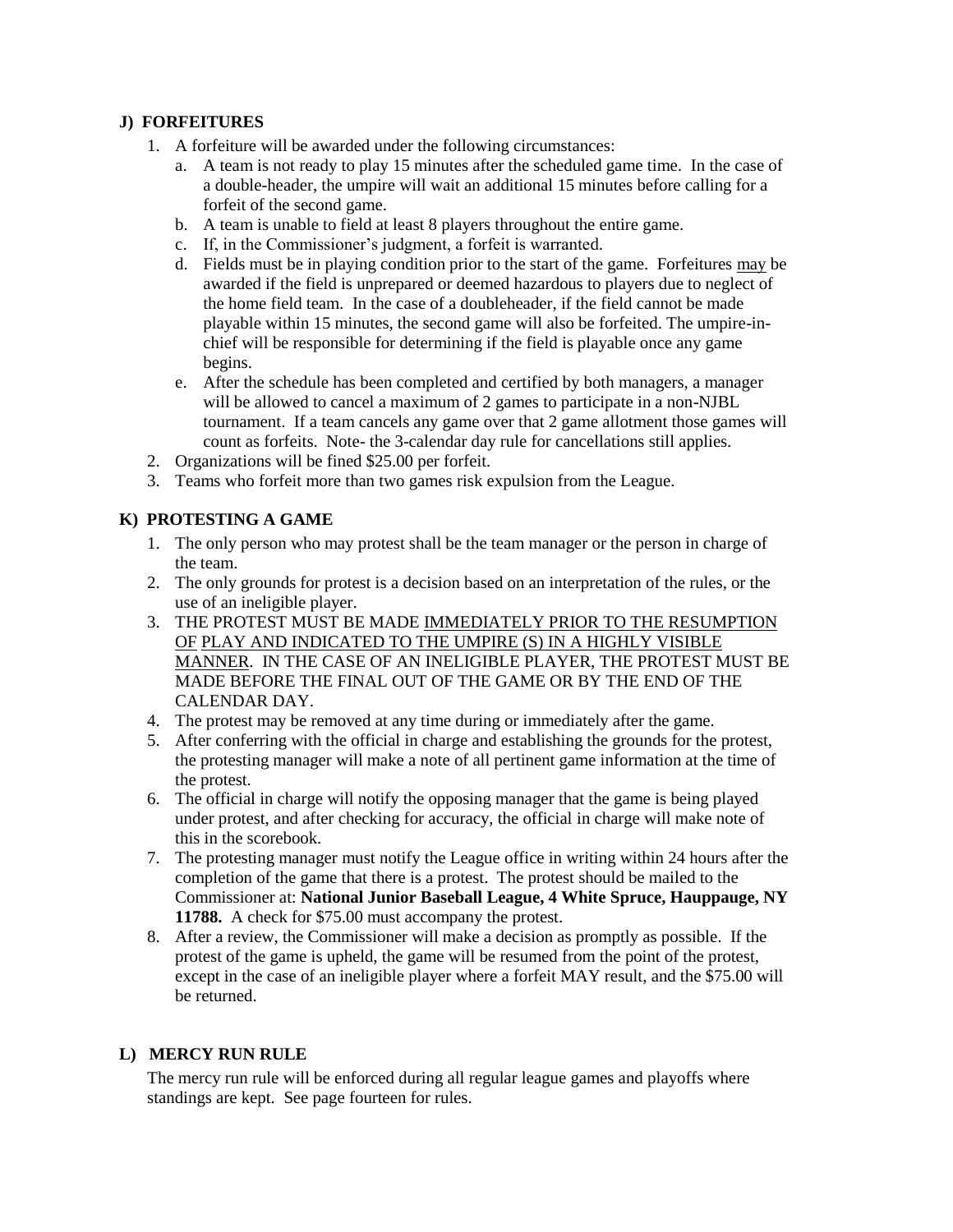#### <span id="page-9-0"></span>**M) MAKE-UP GAMES**

- 1. An **agreement** to reschedule a make up game should be reached within seven calendar days of cancellation. (This does not mean the game must be played within seven days).
- 2. The home team is responsible for notifying the Commissioner of a rescheduled game.
- 3. If an **agreement** to reschedule a make-up is not reached within the 7-day period, the Commissioner **MUST** be notified immediately after that 7-day period has expired before any forfeit is awarded.
- 4. If it is brought to the attention of the Commissioner that one team is not cooperating in reaching an agreement rescheduling the game(s) within seven calendar days, and/or, if the team(s ) refuse to play the games, the Commissioner reserves the right to reschedule for the teams. A forfeit may be awarded.
- **5.** If both teams are cooperating to play the game(s), but are having difficulty with fields, the Commissioner can decide to extend the seven- calendar day requirement.

#### <span id="page-9-1"></span>**N) BASE RUNNERS**

There is no courtesy runner permitted. The speed up rule, for catchers only, may be applied if there are two outs. This rule to be applied at the manager's discretion. (Note- the re-entry rule may be used in a base-running situation.) A player has to have been the catcher in the previous ½ inning in order to have a courtesy runner take his place.

## **11 and Under Division: (60' bases only)**

If a runner leaves the base too soon, the runner will be called out at the termination of play. All other results of the play will stand. A runner may leave the base after the pitch crosses the plate.

**In the 8 and 9-year-old divisions a player may not steal home.** A player may inherit home plate on a continuous play on a batted ball or by being forced in by a walk or a batter struck by a pitch.

## <span id="page-9-2"></span>**O) PLAYING WITH EIGHT PLAYERS**

A team may start and play with eight players. When playing with eight players, the vacant slot in the batting order is a MANDATORY out UNLESS the player was removed from the game after suffering an injury in that game. There is no flexibility with this rule- the managers may not override this rule. If a ninth player arrives, he may be inserted into the game in the vacant slot and is considered a starting player.

#### <span id="page-9-3"></span>**P) INJURY/ILLNESS**

Any player who receives an injury (other than superficial) or becomes ill, etc., may not play any more that day. Note that swelling, lacerations, etc. will remove an injury from the superficial status. A player who has been rendered unconscious during a game shall not be permitted play in subsequent games without written authorization from a physician. When a player is removed from a game for an injury / illness, all substitution rules apply. In the event of an injury that happened during the game, the automatic out, as per Rule "O", above, will not apply. All injuries must be reported **within 48 hours in writing** to the League.

## <span id="page-9-4"></span>**Q) TEAM CONDUCT – Manager / Coaches / Players**

A manager, coach, player, substitute, attendant or other bench personnel shall not:

- A. Deliberately throw a bat or a helmet.
- B. Call "time" or use any command or commit any act for the purpose of trying to cause the opposing pitcher to balk.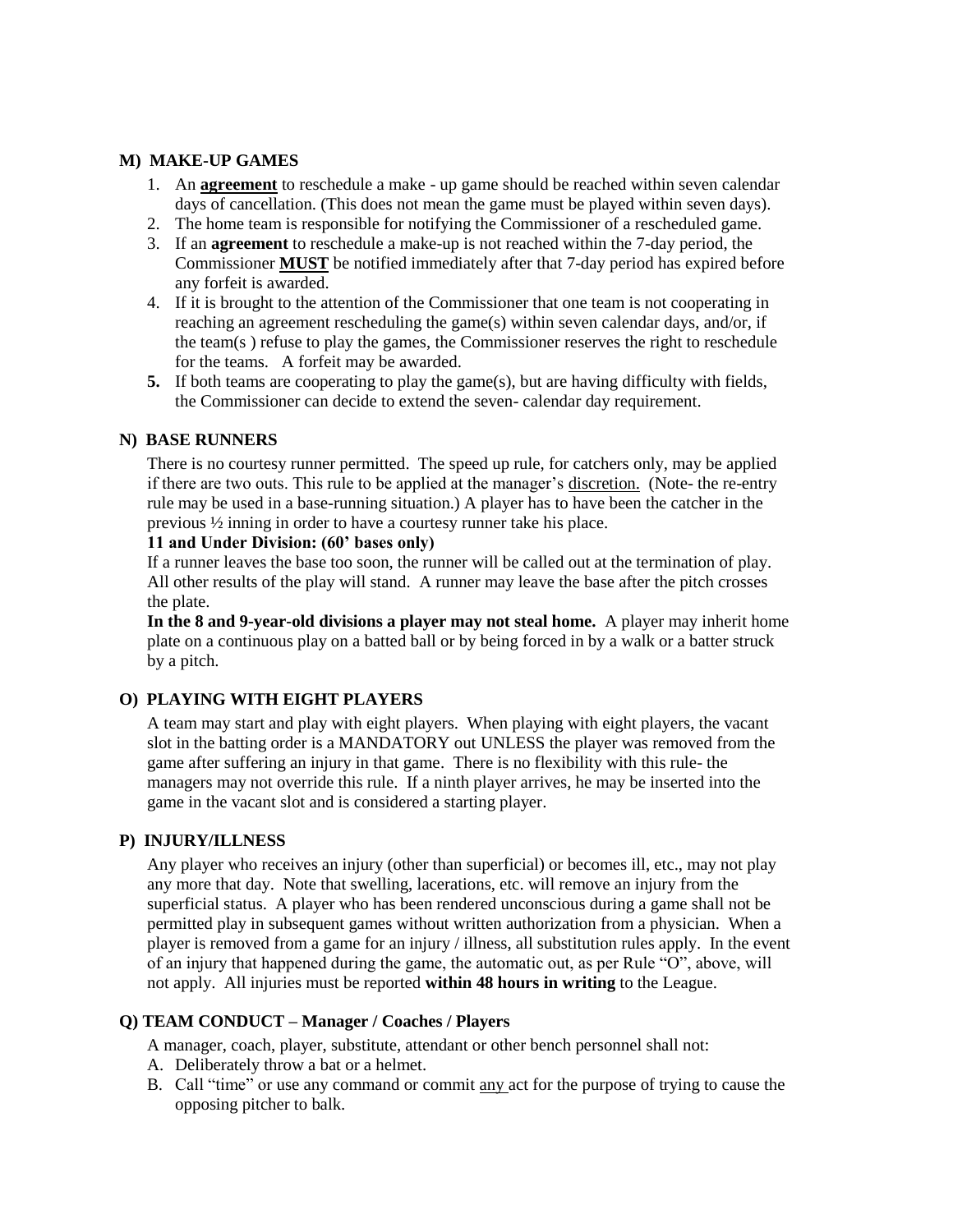- C. Use words or acts to incite spectators to demonstrations, or use profanity, gestures or remarks, which reflect upon an opposing player, umpire, or spectator.
- D. Enter the area behind the catcher while the opposing pitcher or catcher is in position.
- E. Use amplifiers or bullhorns on the bench or on the field during the course of the game.
- F. Maliciously run into a fielder.
- G. Have any object in his possession in the coach's box other than a scorebook.
- H. Be outside the vicinity of the designated dugout (bench) bullpen area if not a batter, runner, on-deck hitter, in the coach's box or one of the nine players on defense.
- I. Verbalize in any way with the opposing team for the purpose of intimidation.
- J. Exhibit behavior that is not in accordance with the spirit of fair play or, charge an umpire. In a, b and f, the umpire shall eject the offender from the game. Failure to comply will result in the game being forfeited. However, in c, d, e, g, h, i and j, if the offense is judged to be of a minor nature, the umpire may warn the offender and then eject him if he repeats the offense. Also, in f, an ejected player is declared out.

## <span id="page-10-0"></span>**R) PENALTIES – TEAM CONDUCT**

- 1. For a first offense, an organization/team may be fined \$25.00 or more and the manager, coach and / or player(s) may be suspended.
- 2. Upon subsequent offenses by the same manager, coach, and/or player(s) the organization may be fined \$50.00 or more and the manager, coach, and/or player(s) may be barred from NJBL for the remainder of the season.
- 3. Organizations with five NON PLAYER ejections may be barred.
- 4. Organizations are solely responsible for the conduct of their parents.
- 5. Umpires will report any manager, coach, player or organization that violates any rules. Records of these complaints will be kept on file by NJBL for further reference.
- **6.** When a manger, coach, player or parent are ejected from a game they must leave the field immediately. Failure to do so will result in forfeiture. Note: an ejected person should not be able to be seen or heard by the umpire.
- **7.** If a non-player, (parent, manager, coach), is ejected from the first game of a doubleheader, that non-player is also ejected for the second game of that doubleheader IF it is played on the same day. An umpire MAY eject a PLAYER for the second game of a doubleheader if the umpire feels the second game ejection is warranted.

## <span id="page-10-1"></span>**S) INTENTIONAL BASE ON BALLS**

In all age divisions the defensive team has the option to either pitch four balls to the batter or declare to the plate umpire that they want to issue an intentional base on balls. If a base on balls is awarded and NO pitches are thrown, those pitches NOT thrown will not count in the pitcher's pitch count.

## <span id="page-10-2"></span>**T) TEAM ETHICS**

- 1. All organizations shall respect the rights of other organizations with regard to players and NJBL rosters. Any organization or team who attempts to persuade or sign up any player from an opposing team, without just cause, shall be subject to inquire by the Commissioner.
- 2. A proper investigation and decision will be made based on the consideration of all parties concerned.
- 3. In all cases, the decision of the Commissioner is final.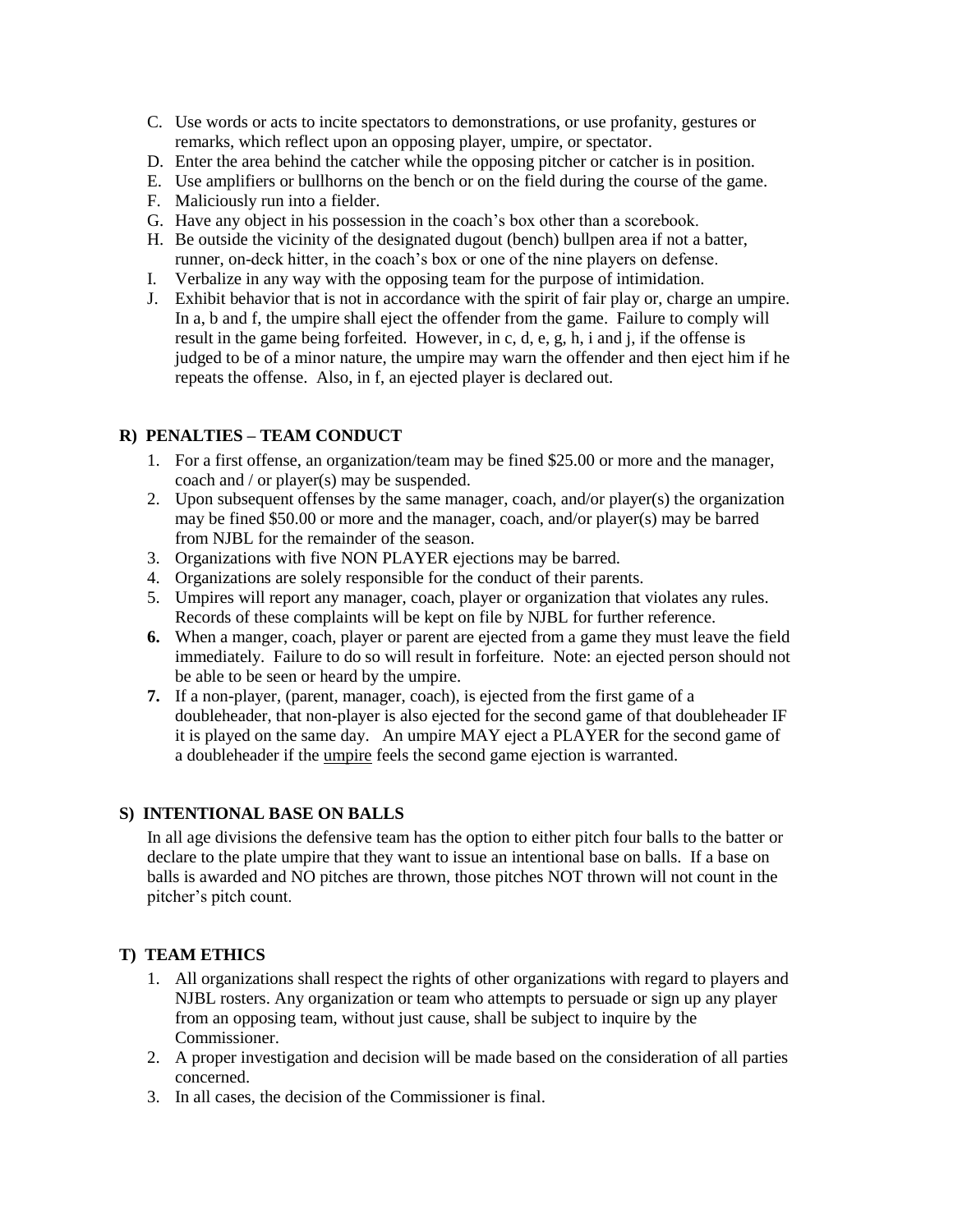#### <span id="page-11-0"></span>**U) MOUND VISITS**

High School Federation rules allow three mound visits per game. After the third visit any additional visit results in the removal of the pitcher.

**Note**- **for twelve and under only**: The manager is permitted to visit the mound twice in any inning and a maximum of three times **per pitcher** per game without removing the pitcher. Any visit in excess of the allowed visits must be for the purpose of making pitching change. In any case, a visit to the mound resulting from an injury is not to be considered as one of the allowable visits.

### <span id="page-11-1"></span>**V) DEAD BALL/TIME OUT (60 ' BASES ONLY)**

- 1. **Ball from a fielder to the pitcher –** The ball is considered in play and a runner may advance unless the pitcher is toeing the rubber and ready to pitch.
- 2. **Ball from the catch to the pitcher –** When the ball is in the pitcher's hand and the pitcher is toeing the rubber, time is out, unless in the judgment of the umpire, a runner is considered in motion before the pitcher toes the rubber.

#### <span id="page-11-2"></span>**W) BARRELING**

No base runner is permitted to "barrel" into another player. A base runner should slide, give himself up or go around a defensive player. If in the judgment of the umpire unnecessary contact is made, which could be considered potentially dangerous, the umpire must eject that player and call the runner out. In any case, National High School Federation rules apply.

#### <span id="page-11-3"></span>**X) PINCH RUNNERS**

Pinch runners are allowed only under the re-entry rule or in the event a batter is injured and must be temporarily removed from the game. In the case of an injured batter, the batter that made the last out may run for the injured batter. In the event that the injured player returns to the game, he must be able to run for himself or else he should be permanently removed from that game and should not be permitted to bat.

#### <span id="page-11-4"></span>**Y) THROWING BATS**

 If a batter throws his bat after hitting the ball in any manner that could cause harm to another player, the umpire will issue a warning to the player and the manager of the team. High school rules shall apply in any case. Note: In the 8, 9, 10, and 11-year-old divisions a second warning may be given prior to ejection if the umpire deems it appropriate.

#### <span id="page-11-5"></span>**Z) PITCHERS: Hit Batsman**

 Any pitcher who hits three batters in an inning or five batters in a game must be removed from the game as a pitcher. He may not return as a pitcher for the rest of that calendar day.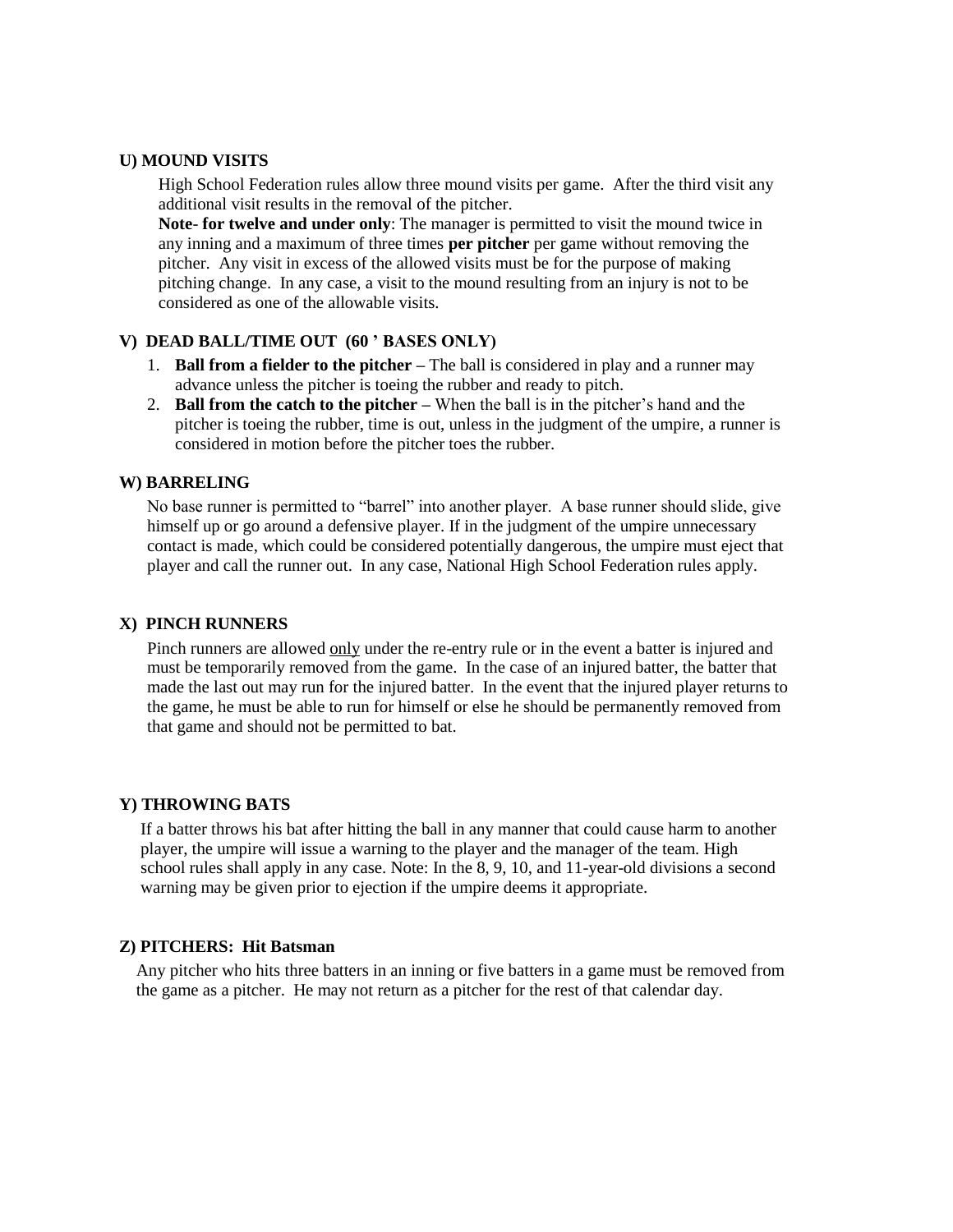# **ADDITIONAL LEAGUE INFORMATION**

## <span id="page-12-1"></span><span id="page-12-0"></span>**APPROVED BASEBALLS**

|                 | <b>Minor Division</b> (12 and<br>younger) | <b>Major Division</b>         |
|-----------------|-------------------------------------------|-------------------------------|
| <b>Rawlings</b> | SLL1/LLB1                                 | R <sub>100</sub> / RO / NJCAA |
| <b>Debeer</b>   | 91C                                       | 96                            |
| Wilson          | A <sub>1030</sub>                         | A1010 Series                  |
| <b>Diamond</b>  | DOL-1                                     | D1 Series/DOL-A               |

# <span id="page-12-2"></span>**INSURANCE**

Teams that register to play in the NJBL, with a deposit on file, are insured for liability and medical while playing in the NJBL for the current season. In order to be insured, teams must meet the following criteria:

- The team must be registered on-line at the official NJBL web-site: www.nationaljunior.com and have a league registration number which is received through the registration process.
- The team must have a minimum of a two hundred dollar deposit on file with the NJBL.
- The team must be actively playing, in the current NJBL season, to be covered by NJBL insurance.

# I**F ONE OF THESE REQUIREMENTS IS MISSING, THE TEAM IS NOT INSURED THROUGH THE** NJBL**.**

All players that are on the team roster, as well as the manager and coaches, are insured when the team is properly registered and recorded as an active team in the league.

REPORTING INJURIES- see rules for reporting injuries under NJBL RULE B-13.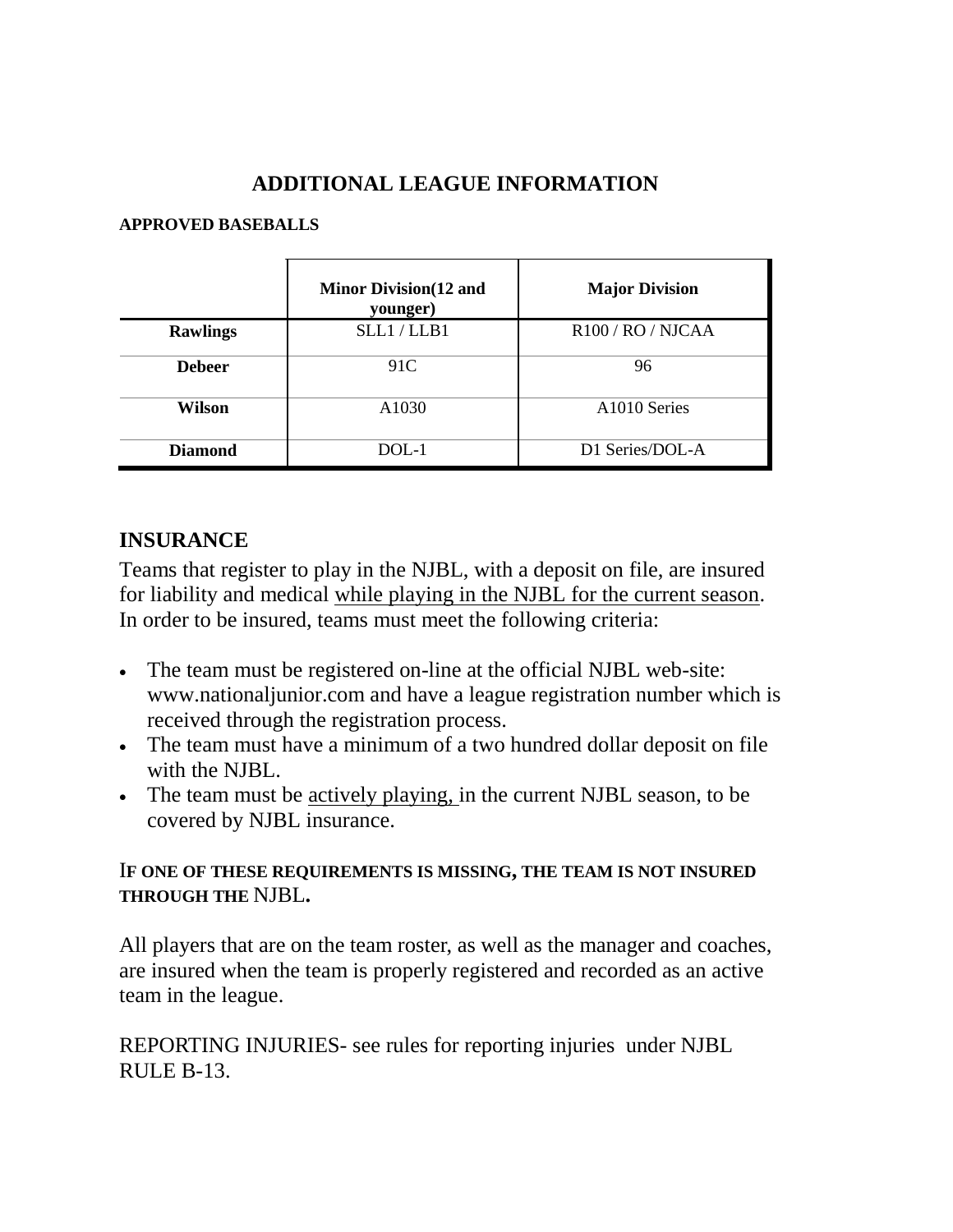#### <span id="page-13-0"></span>**SCHEDULES**

The schedule, as put forth by the NJBL, represents a contract between the two teams. A change can only be made with the agreement of the two managers subject to League approval. When conditions permit, a two-week notice is required. Before notifying the League regarding a change both managers must agree to the change.

#### <span id="page-13-1"></span>**TIE BREAKERS**

- 1) Head to head competition.
- 2) Run differential in head to head competition.
- 3) Least runs allowed for season in **league** play.
- **(AAU tiebreaker rules will apply if necessary)**

#### <span id="page-13-2"></span>**UMPIRES**

Umpires are to be paid on the field prior to the start of each regular season and single elimination playoff game. The NJBL will cover umpire fees associated with championship games.

## **Canceled games or time changes: umpires must be given a minimum of TWO (2) CALENDAR DAYS NOTICE to cancel a game or move a game.** If the proper notice is not given, the teams will be responsible for compensating the umpire(s) one full game fee. Forfeits may be applied. The Commissioner will have final say.

**Canceled games due to inclement weather or poor field playing conditions: umpires must be given a minimum one-hour notice**. If an umpire is not given proper notice and does proceed to the game, the umpire MUST be compensated a travel fee of **\$30** which the home field manager is responsible for and it must be paid on the field!

If an umpire shows for a game that has started, and it is already in the second inning, the Commissioner should be notified and the umpire's fee will be pro-rated by the Commissioner.